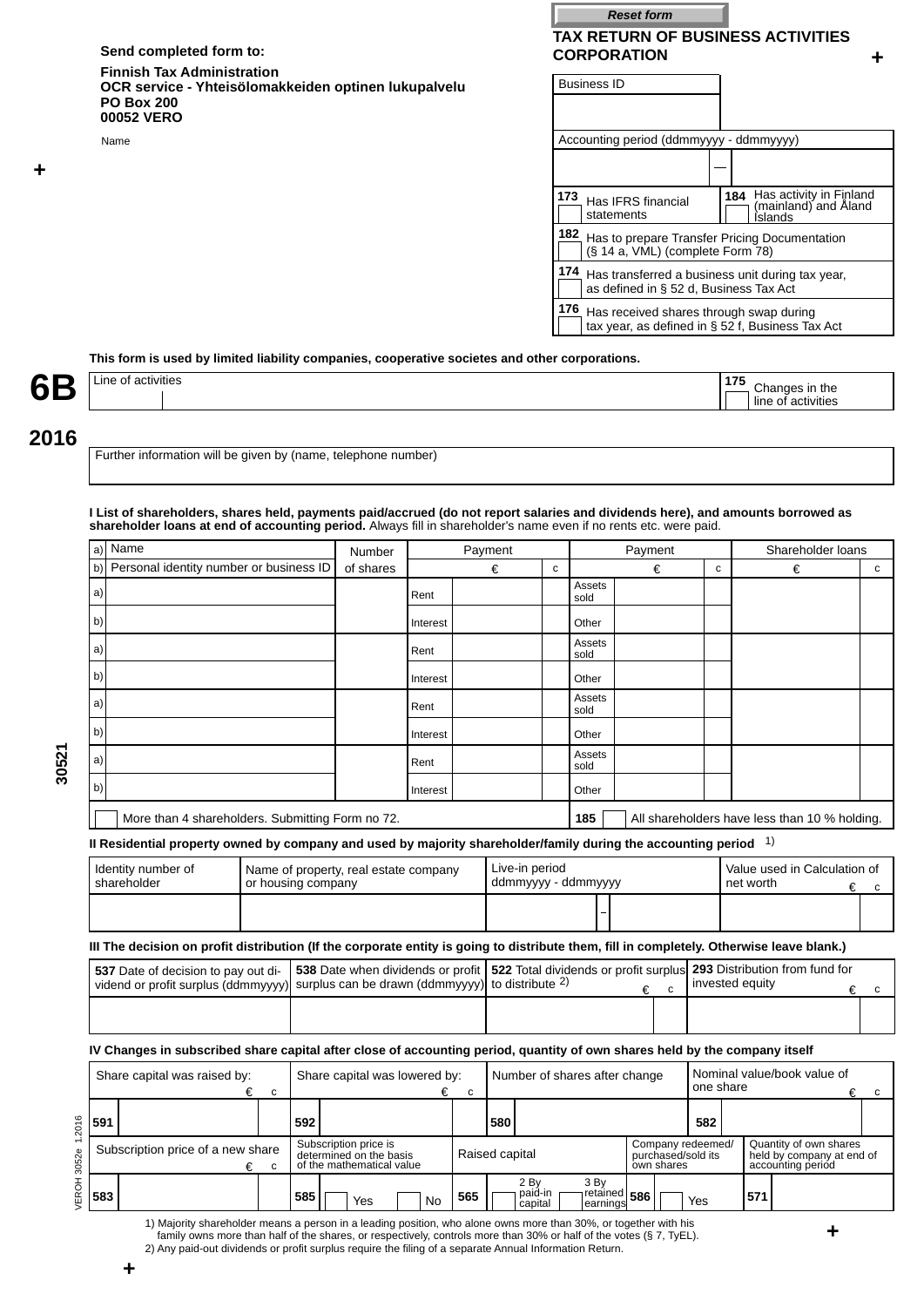Business **6B** ID

| V Calculation of taxable income                                                               |     | Accounting |     | Tax accounting |
|-----------------------------------------------------------------------------------------------|-----|------------|-----|----------------|
| A Business income                                                                             |     | €          | C   | €<br>C         |
| <b>Net sales</b>                                                                              |     |            | 330 |                |
| Own consumption of goods / services produced                                                  |     |            | 331 |                |
|                                                                                               | 332 |            |     |                |
|                                                                                               |     |            | 333 |                |
|                                                                                               |     |            | 334 |                |
|                                                                                               |     |            | 335 |                |
| Other revenues from sideline business                                                         |     |            | 336 |                |
| <b>Financial income</b>                                                                       |     |            |     |                |
| Receipts of dividends and profit surplus (Form 73)                                            | 337 |            |     |                |
|                                                                                               |     |            | 338 |                |
|                                                                                               |     |            | 339 |                |
|                                                                                               |     |            | 340 |                |
|                                                                                               |     |            | 341 |                |
|                                                                                               | 342 |            |     |                |
|                                                                                               |     |            | 343 |                |
|                                                                                               |     |            | 344 |                |
| Other financial revenues                                                                      |     |            | 345 |                |
|                                                                                               | 346 |            |     |                |
| Taxable portion (§ 5a, Business Tax Act)                                                      |     |            | 347 |                |
|                                                                                               | 348 |            |     |                |
| Taxable portion (if the income is a group subsidy, complete Form 65)                          |     |            | 349 |                |
|                                                                                               | 350 |            |     |                |
| Income from decreases of reserves<br>Taxable portion ( $\S$ 43 and $\S$ 47, Business Tax Act) |     |            | 351 |                |
| Shares of profits in Controlled Foreign Company (Form 74)                                     |     |            | 352 |                |
| Other taxable revenues (not included in P/L)                                                  |     |            | 353 |                |
|                                                                                               |     |            | 354 |                |
| <b>TAXABLE BUSINESS INCOME, TOTAL</b>                                                         |     |            |     |                |
| Profit and capital gains attributable to the personal source of income (Form 7A)              |     |            | 355 |                |
| Profit and capital gains attributable to the agricultural source of income                    |     |            | 356 |                |
| <b>Refund of tax</b>                                                                          | 357 |            |     |                |
| Other non-taxable income included in P/L                                                      | 358 |            |     |                |
| <b>B</b> Business costs                                                                       |     |            |     |                |
| <b>Raw materials and services</b>                                                             |     |            | 359 |                |
| <b>External services</b>                                                                      |     |            | 360 |                |
| <b>Staff expenses</b>                                                                         |     |            | 361 |                |
|                                                                                               |     |            | 362 |                |
| Other staff expenses                                                                          |     |            | 363 |                |
| Depreciation and reduction in value of fixed assets                                           |     |            |     |                |
|                                                                                               | 364 |            |     |                |
| Deductible portion (§ 24, § 30 to § 34, § 36 to § 41,                                         |     |            | 365 |                |
|                                                                                               | 366 |            |     |                |
| Deductible portion (§ 42, Business Tax Act)                                                   |     |            | 367 |                |

**30522**

**+**

 $- 2 -$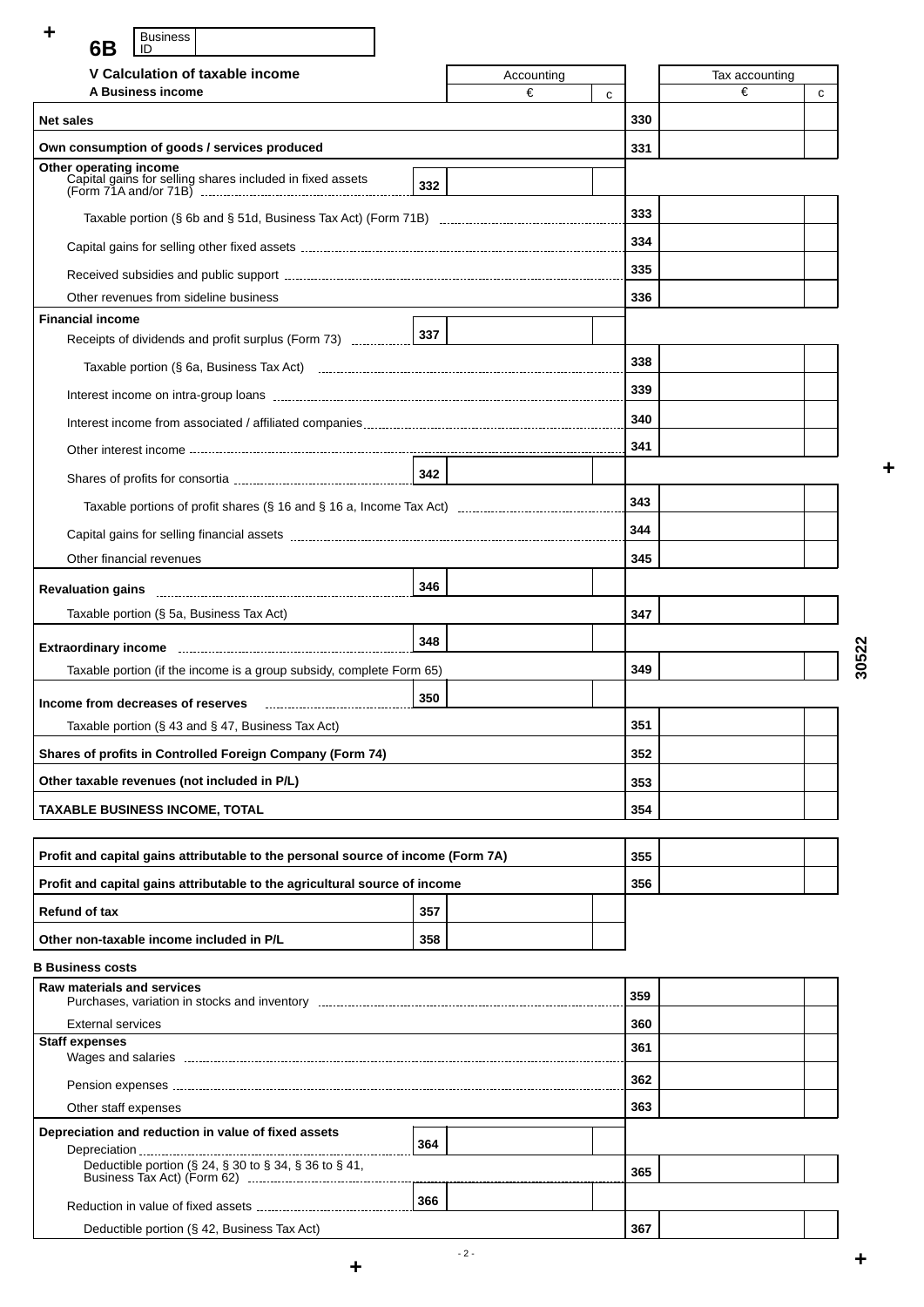| <b>Business</b><br>6Β<br>ID                                                                                   |     |            |   |     |                |   |  |  |
|---------------------------------------------------------------------------------------------------------------|-----|------------|---|-----|----------------|---|--|--|
| <b>B</b> Business costs                                                                                       |     | Accounting |   |     |                |   |  |  |
|                                                                                                               |     | €          | с |     | Tax accounting |   |  |  |
| Other operating costs<br>Entertainment expenses                                                               | 368 |            |   |     | €              | C |  |  |
|                                                                                                               |     |            |   | 369 |                |   |  |  |
|                                                                                                               | 370 |            |   |     |                |   |  |  |
|                                                                                                               |     |            |   | 371 |                |   |  |  |
| Capital losses for selling securities / fixed assets                                                          | 372 |            |   |     |                |   |  |  |
|                                                                                                               |     |            |   | 373 |                |   |  |  |
|                                                                                                               |     |            |   | 374 |                |   |  |  |
|                                                                                                               |     |            |   | 375 |                |   |  |  |
|                                                                                                               |     |            |   | 376 |                |   |  |  |
|                                                                                                               |     |            |   | 377 |                |   |  |  |
| Non-deductible costs                                                                                          |     |            |   |     |                |   |  |  |
|                                                                                                               | 378 |            |   |     |                |   |  |  |
|                                                                                                               | 379 |            |   |     |                |   |  |  |
|                                                                                                               | 380 |            |   |     |                |   |  |  |
|                                                                                                               | 381 |            |   |     |                |   |  |  |
| Reduction in value of shares included in fixed assets                                                         | 382 |            |   |     |                |   |  |  |
|                                                                                                               | 383 |            |   |     |                |   |  |  |
| Other non-deductible costs                                                                                    | 384 |            |   |     |                |   |  |  |
| <b>Financial expenses</b>                                                                                     | 328 |            |   |     |                |   |  |  |
| Deductible portion (§ 18 a, Business Tax Act) maturinan contract the control of the portion of the Delayation |     |            |   | 329 |                |   |  |  |
|                                                                                                               |     |            |   | 386 |                |   |  |  |
|                                                                                                               |     |            |   | 387 |                |   |  |  |
| Group support and write-offs of Acc Receivable                                                                | 388 |            |   |     |                |   |  |  |
| Losses of other financial assets and                                                                          | 389 |            |   |     |                |   |  |  |
|                                                                                                               |     |            |   | 390 |                |   |  |  |
|                                                                                                               |     |            |   | 391 |                |   |  |  |
| Other financial expenses                                                                                      |     |            |   | 392 |                |   |  |  |
| Extraordinary expenses (if the expenses are group subsidies, complete Form 65)                                |     |            |   | 393 |                |   |  |  |
|                                                                                                               | 394 |            |   |     |                |   |  |  |
| Deductible portion (§ 43 and § 47, Business Tax Act)                                                          |     |            |   | 395 |                |   |  |  |
| Other deductible costs (not included in P/L)                                                                  |     |            |   | 396 |                |   |  |  |
| <b>TAX-DEDUCTIBLE BUSINESS COSTS, TOTAL</b>                                                                   |     |            |   | 397 |                |   |  |  |
| Costs attributable to the personal source of income (Form 7A)                                                 |     |            |   | 398 |                |   |  |  |
| Costs attributable to the agricultural source of income                                                       |     |            |   | 399 |                |   |  |  |
| Taxable profits / Tax-deductible losses (Always fill in carefully.)                                           |     |            |   |     |                |   |  |  |

| <b>PROFIT</b>                                           |     | € | C. | <b>LOSS</b>                                    | €   |  |  |
|---------------------------------------------------------|-----|---|----|------------------------------------------------|-----|--|--|
|                                                         |     |   |    | Amounts not taken<br>into consideration        | 504 |  |  |
| <b>Profit from business activities</b>                  | 500 |   |    | <b>Loss from business</b><br>activities        | 505 |  |  |
| <b>Profit from the source</b><br>of personal income     | 501 |   |    | Loss from the source<br>of personal income     | 506 |  |  |
| <b>Profit from the source</b><br>of agricultural income | 502 |   |    | Loss from the source<br>of agricultural income | 507 |  |  |

**+**

- 3 -

**+**